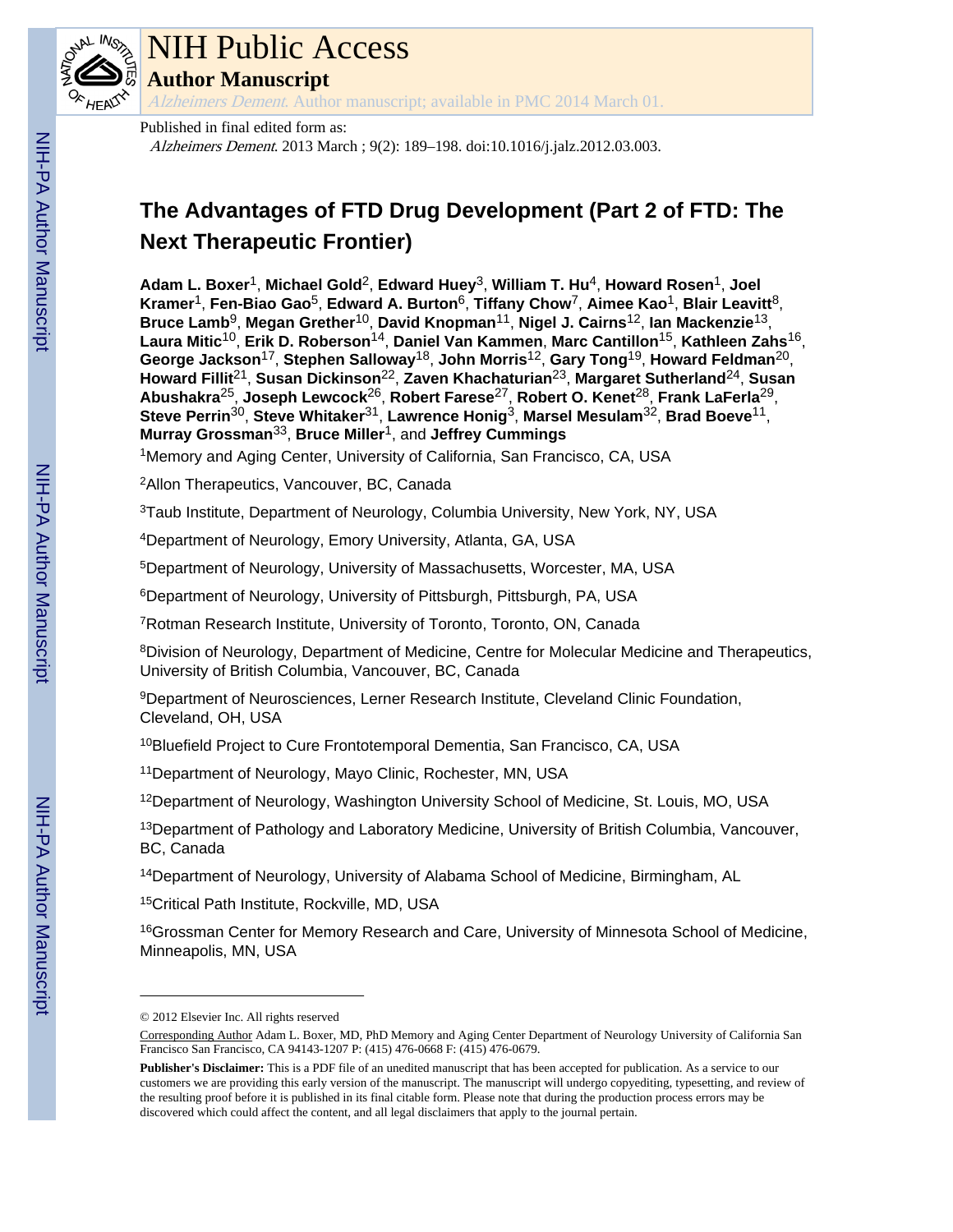#### Boxer et al. Page 2

- <sup>17</sup>Department of Neurology, University of Texas Medical Branch, Galveston, TX, USA
- <sup>18</sup>Department of Neurology, Brown University School of Medicine, Providence, RI, USA
- <sup>19</sup>Bristol Myers Squibb, Princeton, NJ, USA
- $^{20}$ Division of Neurology, Department of Medicine, University of British Columbia, Vancouver, BC, Canada
- <sup>21</sup>Alzheimer's Drug Discovery Foundation, New York, NY, USA
- <sup>22</sup>Association for Frontotemporal Degeneration, Radnor, PA, USA
- <sup>23</sup>KRA Associates, Potomac, MD, USA
- <sup>24</sup>NIH/NINDS, Bethesda, MD, USA
- <sup>25</sup>Elan Pharmaceuticals, South San Francisco, CA, USA
- <sup>26</sup>Genentech, South San Francisco, CA, USA
- <sup>27</sup>Gladstone Institute of Cardiovascular Disease, San Francisco, CA, USA
- <sup>28</sup>Department of Medicine, Weill Cornell Medical College, New York, NY, USA
- <sup>29</sup>MIND Institute, University of California, Irvine, CA, USA
- <sup>30</sup>ALS Therapy Development Institute, Cambridge, MA, USA
- <sup>31</sup>Omeros Corporation, Seattle, WA, USA
- 32Cognitive Neurology and Alzheimer's Disease Center, Northwestern University, Feinberg School of Medicine, Chicago, IL, USA
- <sup>32</sup>Department of Neurology, University of Pennsylvania, Philadelphia, PA, USA
- 33 Cleveland Clinic Lou Ruvo Center for Brain Health, Las Vegas, NV, USA

#### **Abstract**

Frontotemporal Degeneration (FTD) encompasses a spectrum of related neurodegenerative disorders with behavioral, language and motor phenotypes for which there are currently no effective therapies. This manuscript is the second of two articles that summarize the presentations and discussions that occurred at two symposia in 2011 sponsored by the Frontotemporal Dementia Treatment Study Group (FTSG), a collaborative group of academic and industry researchers that is devoted to developing treatments for FTD. This manuscript discusses the current status of FTD clinical research that is relevant to the conduct of clinical trials and why FTD research may be an attractive pathway for developing therapies for neurodegenerative disorders. The clinical and molecular features of FTD, including rapid disease progression and relatively pure molecular pathology, suggest that there are advantages to developing drugs for FTD as compared to other dementias. FTD qualifies as orphan indication, providing additional advantages for drug development. Two recent sets of consensus diagnostic criteria will facilitate the identification of patients with FTD, and a variety of neuropsychological, functional and behavioral scales have been shown to be sensitive to disease progression. Moreover, quantitative neuroimaging measurements demonstrate progressive brain atrophy in FTD at rates that may surpass Alzheimer's disease (AD). Finally, the similarities between FTD and other neurodegenerative diseases with drug development efforts already underway suggest that FTD researchers will be able to draw upon this experience to create a roadmap for FTD drug development. We conclude that FTD research has reached sufficient maturity to pursue clinical development of specific FTD therapies.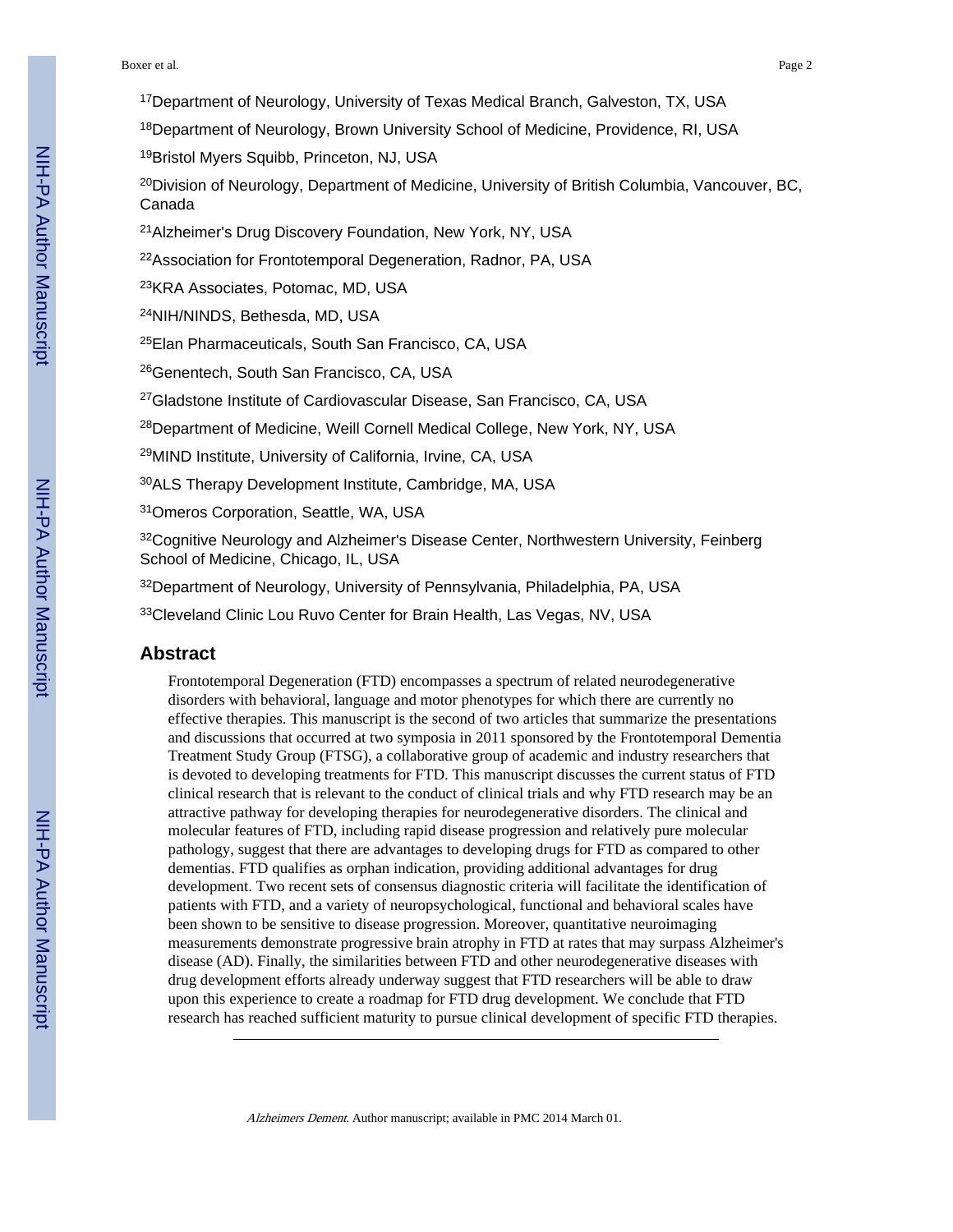#### **1. Introduction**

This is the second of two articles on FTD drug development that summarize the discussions that took place at two meetings in 2011 sponsored by the Frontotemporal Dementia Treatment Study Group (FTSG), an organization dedicated to promoting therapeutic development for FTD. The previous article discusses the clinical and neuropathological subtypes and molecular biology of FTD, as well as animal models that have been developed to study this group of diseases.

This manuscript summarizes the advantages of pursuing drug development in FTD as compared to Alzheimer's disease (AD), as well as clinical research literature on FTD that is relevant to drug development. These topics were discussed at a FTSG meeting in March, 2011 at the Cleveland Clinic Lou Ruvo Center for Brain Health in Las Vegas, NV, and at a symposium on FTD drug development that was held as part of the Clinical Trials in Alzheimer's Disease (CTAD) meeting in San Diego, CA in November 2011. This second symposium focused on clinical aspects of FTD drug development including the epidemiology, current experience with clinical trials and potential outcome measures for clinical trials.

#### **2. Attracting the pharmaceutical industry to FTD drug development**

Although the majority of FTD research to date has been done in academic laboratories and clinical research centers, rapid development of successful therapies will require the involvement of the pharmaceutical industry with its large therapeutic compound libraries, translational medicine and clinical trials experience, as well as funds to help support such large scale endeavors in FTD. The following sections outline arguments for increased industry involvement in FTD drug development research.

#### **2.1. FTD and related disorders have no FDA-approved therapies and few interventions with any symptomatic benefit**

There is great unmet medical need to develop effective therapies for FTD. Although antidementia and psychiatric drugs are often used off-label for symptomatic treatment of FTD, there is little evidence to suggest that these medications are efficacious (See Section 4)<sup>1, 2</sup>. While particularly difficult for patients and their families, the lack of effective therapies is advantageous for the conduct of clinical trials in FTD because FTD patients and their families are highly motivated to participate in clinical trials. Moreover, because few drugs are beneficial for these patients, concomitant medications seldom exclude patients from participating in clinical trials and experimental medications can be tested in treatment of naïve patients. Finally, the absence of approved FTD therapies allows a new product (or the first of several products) to be strongly positioned in the market.

#### **2.2. Drug development for FTD may de-risk AD drug discovery since both disorders have substantial tau pathology**

Insoluble tau protein deposits are key neuropathological findings in AD, but are also present in approximately 50% of behavioral variant FTD patients and all patients with an autopsy diagnosis of Corticobasal Degeneration (CBD) or Progressive Supranuclear Palsy (PSP), where they are even more closely linked to disease pathology (see Part I of this series). In both AD and PSP the anatomical distribution and overall burden of tau pathology at autopsy is correlated with specific clinical features of disease during life. Moreover, from a genetic perspective, FTD and related disorders are even more closely tied to tau pathology since tau gene mutations typically lead to FTD, CBD or PSP phenotypes, but not to AD phenotypes. Although there are differences between AD and FTD in tau isoforms and cell types affected, tau is hyperphosphorylated and aggregates in both disorders. Drugs targeting tau protein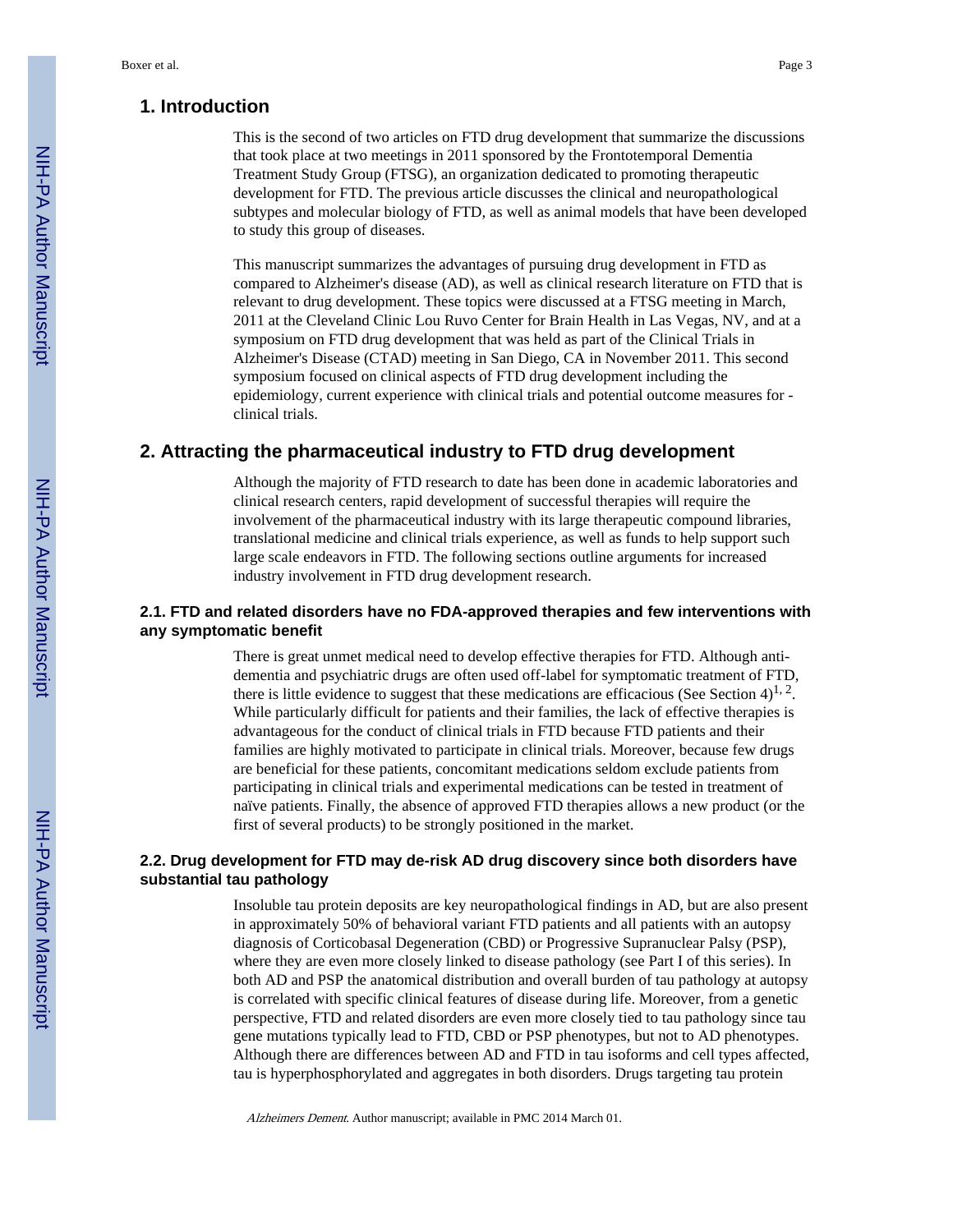abnormalities, including hyperphosphorylation (kinase inhibitors), aggregation, and overall expression (tau immunotherapy) are present in many industry therapeutic pipelines.<sup>3</sup> Based on these proposed mechanisms, such drugs might be predicted to be equally or more efficacious for FTD and related disorders than for AD.

#### **2.3. Tau pathology in FTD is less frequently accompanied by other pathogenic processes that could mask beneficial effects of tau-directed therapies**

Increasingly, it is recognized that only a minority of clinically-diagnosed AD cases have pure amyloid and tau AD pathology at autopsy without concurrent vascular or Lewy body disease<sup>4</sup>. One implication of this finding is that amyloid, vascular, Lewy body and TDP-43 co-pathologies<sup>5</sup> could mask therapeutic effects of tau-directed treatments in humans with AD. The presence of such co-pathologies in many human patients with AD might also be a potential reason why some amyloid-targeted drugs for AD developed in amyloid-producing transgenic mouse models have failed in recent human clinical trials. To avoid a similar experience with new tau drugs, FTD spectrum disorders with pure tau pathology, such as PSP, may be a better population for initial development efforts. Because patients with FTD and related disorders are younger at disease onset than AD patients, usually in their 50s or 60s, concurrent amyloid, vascular, or Lewy body pathology is less common than in AD.<sup>6</sup> Moreover, there is a much stronger genetic link between tau and FTD than AD – mutations in the tau (MAPT) gene lead to FTD, CBD and PSP clinical syndromes, but not to AD. Together, these findings suggest therapeutic signals with tau-related therapies may be easier to demonstrate in FTD than in AD, and may help to predict the likelihood of success in future AD studies.

#### **2.4. Orphan drug development incentives can be applied to FTD**

Orphan drug indications are those for which there are 200,000 or fewer patients in the U.S. who will be treated with a drug.<sup>7</sup> The Orphan Drug Act and FDA Office of Orphan Products Development provide a variety of grant mechanisms and regulatory incentives for approval of orphan medications. Moreover, other accelerated approval mechanisms (e.g., 21 CFR 314.510; subpart H) relying on surrogate outcome measures, such as progressive brain atrophy, could also be applied to FTD. Based on the prevalence of FTD and related disorders (see Section 3), these qualify as orphan indications. Rapid approval of a FTD drug with potential applications in another disease such as AD could thus substantially "de-risk" the financial liability associated with a medication's future development.

#### **2.5. FTD clinical trials are feasible, and multicenter, randomized, placebo-controlled trials have been conducted**

Refined diagnostic criteria for the different FTD clinical syndromes, including behavioral variant (bv)  $\text{FTD}^8$ , the primary progressive aphasia (PPA) variants of  $\text{FTD}^9$  and  $\text{PSP}^{10}$ , have been developed and are widely accepted by the academic community. Currently, clinicaltrials.gov lists three active interventional trials in FTD (Phase II or IV), and four in PSP, of which two are Phase III. As outlined below (in Section 5), a variety of cognitive, behavioral and functional measurements have been validated in multicenter studies and translated into multiple languages for use in FTD. One or more of these measurements or combinations of such measurements could form the basis for approval for FTD. Other advantages to industry include the concentration of patients in specialty centers facilitating clinical trial recruitment and eventually assisting marketing of approved compounds.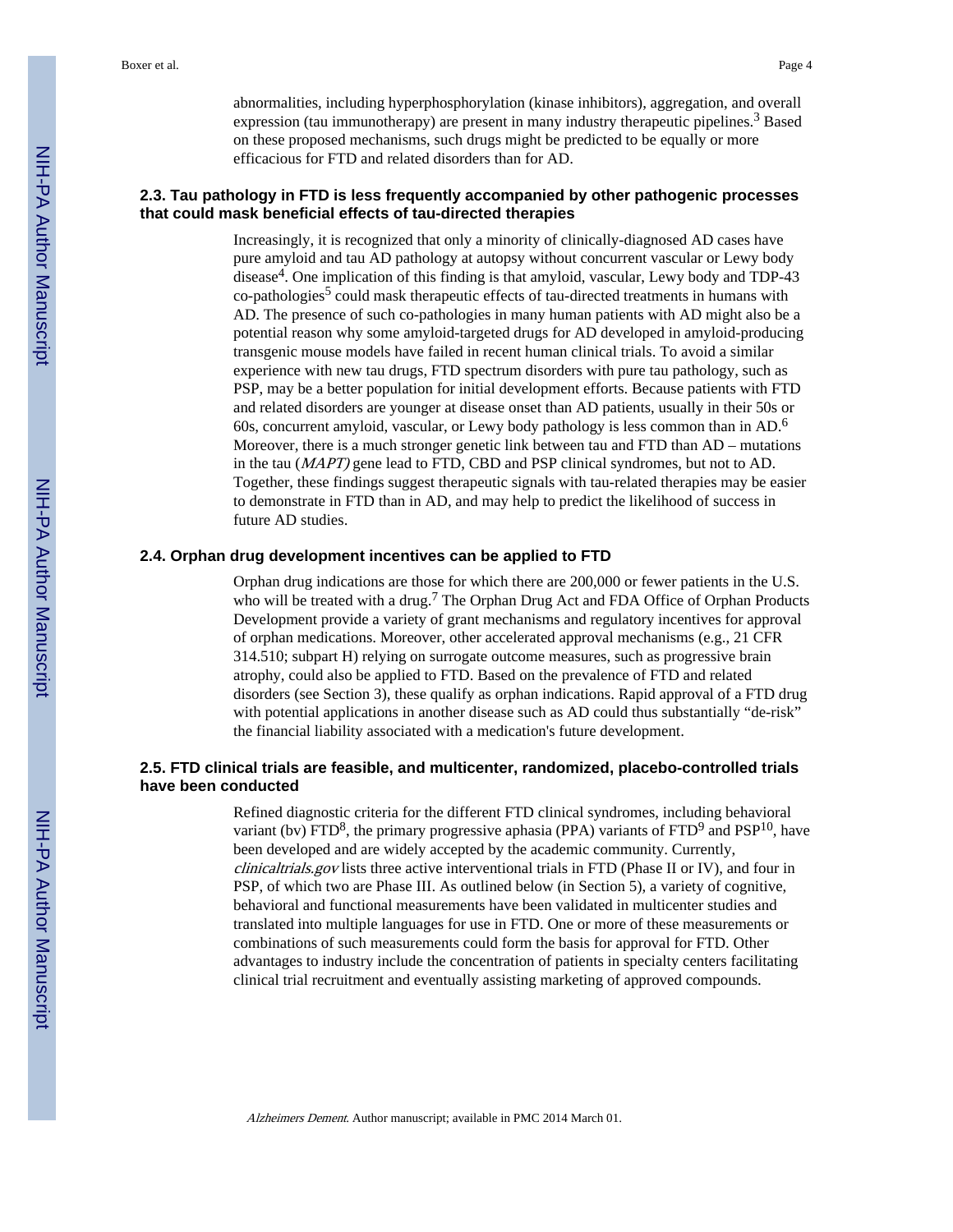#### **2.6. Rapid disease progression in FTD will allow for shorter duration trials with fewer subjects**

Experience from recent AD clinical trials suggests modest declines in cognitive status among patients randomized to placebo over the course of six months to one year, which raises concerns about the power to detect small to moderate treatment effects in shorter duration AD clinical trials.<sup>11</sup> The rate of disease progression in FTD is faster than in AD,<sup>12</sup> suggesting that clinical trials with potential disease-modifying agents targeting pathogenic proteins common to both disorders (such as tau) could read out more quickly and with fewer subjects in FTD than in AD. For example, the median survival from symptom onset in FTD was  $8.7 \pm 1.2$ , whereas survival was  $11.8 \pm 0.6$  years for AD in one study.<sup>13</sup> The FTDrelated disorder PSP progresses to death at least as rapidly as the core FTD syndromes.<sup>10, 14</sup>

Neuroimaging studies provide further evidence that disease progression is faster in FTD than AD. Longitudinal volumetric MR imaging demonstrates rapid global and regional brain atrophy rates in FTD, which approach twice the rate of brain atrophy in AD15, 16. Together, power estimates based on clinical measurements and volumetric MRI15, 17 suggest that faster rates of global brain atrophy in FTD relative to AD could increase power to detect disease-modifying medication effects in future clinical trials. In PSP, recent work suggests that the rate of brain atrophy, particularly when focused on brainstem regions of interest, may be sufficient to allow for adequately powered clinical trials of anti-tau drugs over 6 months18. There are two longitudinal neuroimaging initiatives underway in FTD that will provide data that are directly comparable to Alzheimer's Disease Neuroimaging Initiative (ADNI) and will further improve the utility of imaging and fluid biomarkers for FTD (see Section 5.2).

#### **2.7. Drug development for progranulin-related FTD may inform other more common indications such as rheumatoid arthritis, neuroinflammatory diseases and AD**

FTD has a stronger genetic component than AD, and one of the most common genetic alterations associated with autosomal dominant FTD are mutations in the progranulin gene (GRN), accounting for up to 5–10% of all FTD cases.<sup>19</sup> Progranulin (PGRN) is a growth factor previously implicated in wound repair that has recently been found to act as an antagonist of the Tumor Necrosis Factor alpha signaling and has potent anti-inflammatory effects in animal models of arthritis.<sup>20</sup> Haploinsufficiency of  $GRN$  gene expression in humans due to a variety of different mutations leads to FTD phenotypes. In all affected subjects, peripheral blood PGRN levels are decreased, providing a readily accessible diagnostic biomarkerfor interventions that restore PGRN levels might be effective treatments for FTD.<sup>21</sup> A number of PGRN-elevating drugs (that are FDA approved for use in other indications) have recently been identified.<sup>22, 23</sup> Since FTD is the only known phenotype associated with low PGRN, FTD-PGRN would be an ideal population for testing the efficacy of such drugs. Such treatments could then be fast-tracked into clinical trials for other inflammatory conditions.

#### **3. Epidemiology of FTD**

Epidemiological studies of the prevalence and incidence of the FTDs have been challenging. FTD encompasses three core clinical syndromes: a behavioral variant (bvFTD) and two primary progressive aphasias (PPA), a semantic variant (svPPA), and a non-fluent variant (nfvPPA).8, 9 The frequent overlap of FTD with amyotrophic lateral sclerosis (ALS), PSP or CBD has led many authors to consider these disorders as part of the FTD spectrum (further discussed in Part 1 of this series). The diagnoses of bvFTD and PPA have historically required a high level of expertise in behavioral neurology. Equally daunting for epidemiological studies is the rarity of the FTDs. In dementia clinics and neuropathological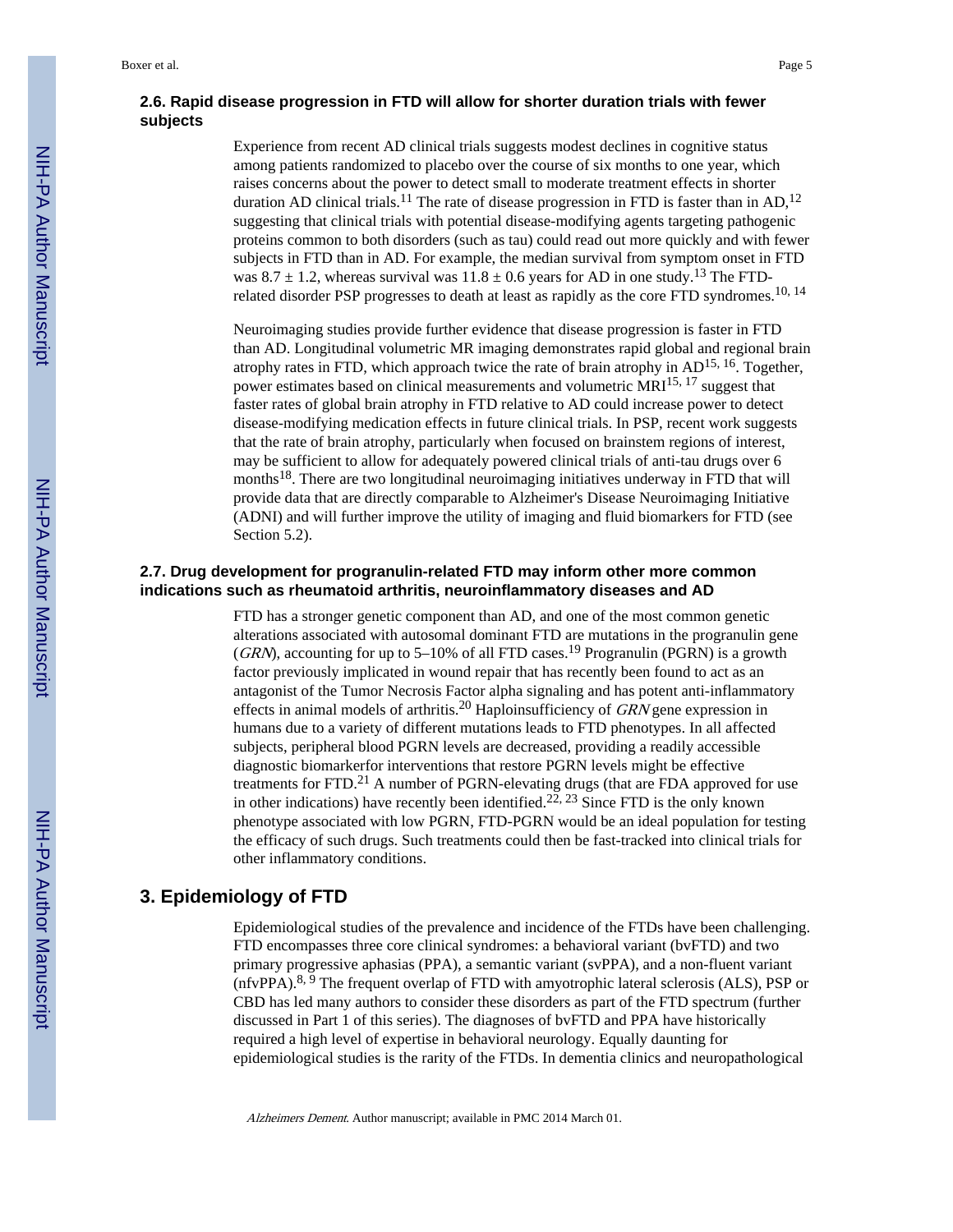series, they are considerably less common than AD when considering all dementia patients; however, when focused on early onset dementias, i.e. individuals with disease onset before age 65, FTD is roughly as common as AD. Because the age of onset of the FTDs extends from the fourth to the eighth decade of life, the number of persons to be examined in an epidemiological survey using prospective examinations and diagnoses performed by a research team, referred to as active surveillance, would be enormous.

As an alternative approach, several research groups in the US, Europe and Japan have used passive surveillance methods to estimate prevalence or incidence of the cognitive syndromes of the FTDs, bvFTD and PPA. With passive surveillance, case detection depends upon the availability of neurological expertise in the community; medical records are reviewed to enumerate cases of clinically diagnosed disease. There are five prevalence and three incidence studies of FTD that have been performed using passive surveillance. Two of the prevalence estimates and all three incidence studies  $2425-27$  evaluated both bvFTD and PPA.

The prevalence estimates in the age categories of  $45 - 64$  years old have ranged from 15 to 22 per 100,000 person-years in studies where both bvFTD and PPA were identified. The incidence estimates for the same age group range from 2.7 to 4.1 per 100,000 person-years. By comparison, the prevalence of PSP based on clinical diagnoses is estimated to be 1.9 to 6.5 cases per 100,000.28, 29 There are no published studies of CBD prevalence; however, clinical experience suggests the prevalence is similar to that of PSP.

The incidence estimates are very comparable to the prevalence estimates if one assumes a survival from FTD onset of  $6 - 9$  years. Unfortunately, the prevalence and incidence estimates are more variable in persons under age 45 years or over 65 years. As a consensus estimate from clinics specializing in FTD and clinical neuropathological studies, about 10% of all FTD cases are under the age of 45 years and 30% are 65 years and older. These values imply that there are approximately 20,000 to 30,000 cases of the cognitive syndromes of FTD in the US.

#### **4. Current treatment practice and clinical trials in FTD and related disorders**

There have been several recent reviews of off-label medication use in patients with FTD.<sup>2</sup> There are a limited number of randomized, placebo-controlled trials in FTD and related disorders to date. There is evidence from autopsy, imaging, and cerebrospinal fluid that FTD patients show deficiencies in the serotonergic neurotransmitter system.<sup>2</sup> In a meta-analysis, the use of antidepressants that increase serotonergic transmission appeared to reduce behavioral, but not cognitive, symptoms in FTD, although the evidence was weak due to small and mostly uncontrolled trials<sup>2</sup>. Antidepressants that increase serotonergic transmission are the most common psychiatric medication used in FTD<sup>1</sup>. Of the randomized trials for serotonergic agents, only those for trazodone have shown clear benefit over placebo,<sup>30</sup> while paroxetine showed positive results in one trial  $(N = 8)^{31}$  and negative in another  $(N = 10)$ .<sup>32</sup> Smaller numbers of FTD patients are taking anxiolytic medicines and antipsychotic medications<sup>1</sup>. The reasons for the off-label use of medications used to treat psychiatric illnesses or AD in patients with FTD are not clear, but might include attempts to ameliorate symptoms, uncertainties about underlying diagnosis, and patient or caregiver preference, or a desire to institute a treatment for this progressive illness<sup>1</sup>.

The cholinergic system appears relatively intact in FTD compared to the deficits observed in AD. Trials of cholinesterase inhibitors, which have shown effects on apathy and other symptoms shared with FTD and AD, showed only a potential trend towards benefit for those FTD patients with the language presentation disorder primary progressive aphasia (PPA), some of whom may have had underlying AD pathology.<sup>33</sup>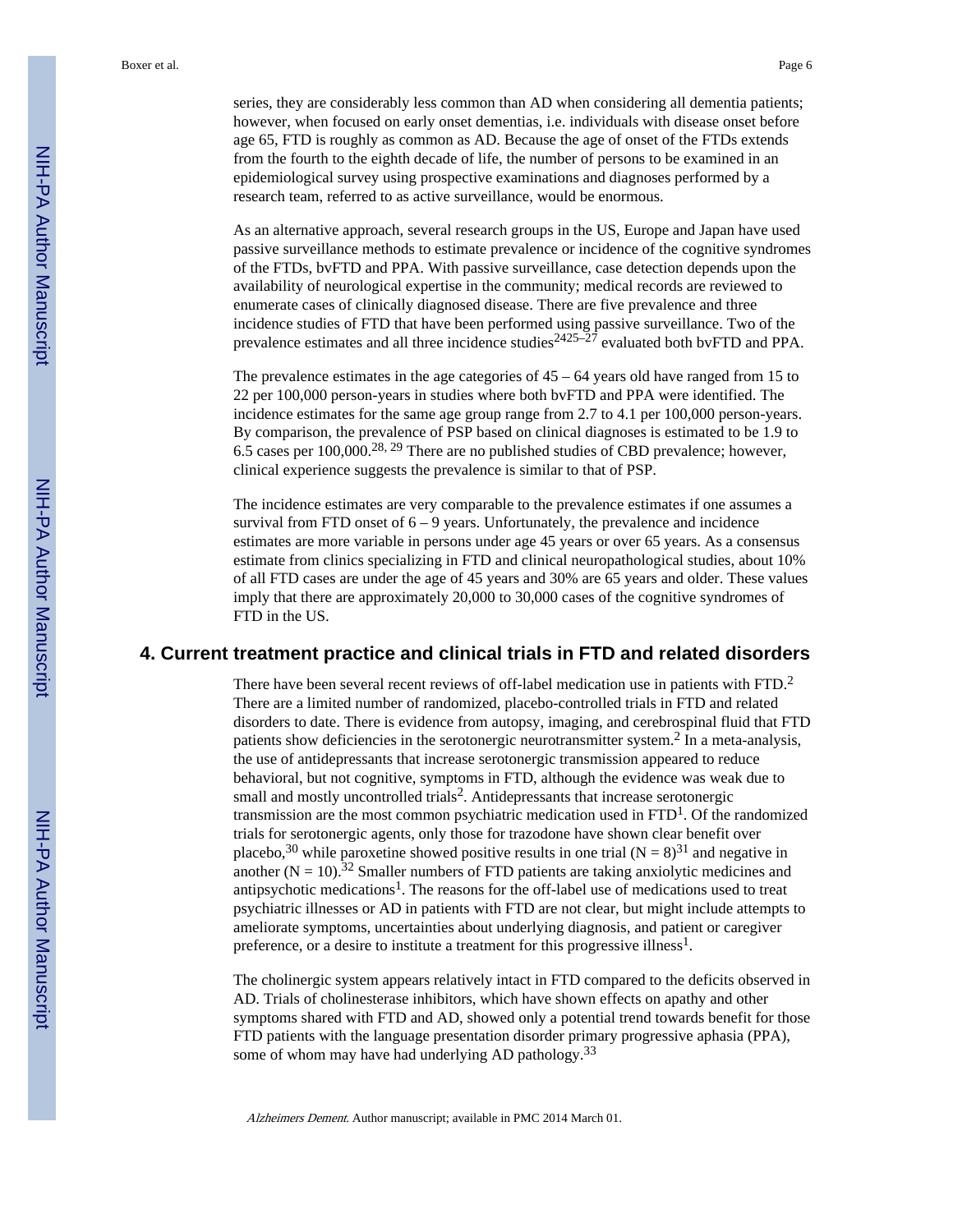Memantine, which is approved for use in AD, was well-tolerated in open-label studies of patients with FTD34. However, no significant benefit was seen in a recent randomized clinical trial (RCT) of memantine for bvFTD35. A second, larger RCT of memantine for the svPPA and bvFTD subtypes of FTD is underway at nine centers throughout the US (clinicaltrials.gov NCT00545974). Results from this trial are expected in mid-2012. In summary, off-label medication treatments are commonly used in FTD and may have limited efficacy in reducing behavioral symptoms. However, no treatment has gathered enough evidence to recommend for use in all FTD patients.

Recently, the hormone oxytocin, which is known to have potent effects on human social interactions, has been shown to improve social interactions and neuropsychiatric inventory scores over the course of one week in FTD patients when delivered intranasally.<sup>36</sup> While it is unlikely that oxytocin will have long term effects on disease progression, an effective symptomatic agent for FTD-associated behaviors would be welcomed by clinicians.

The majority of clinical trials in FTD-related disorders have been performed in PSP and ALS. Multiple placebo-controlled, randomized clinical trials in PSP have been completed.<sup>37</sup> In the Neuroprotection and Natural History in Parkinson's Plus Syndromes (NNIPPS) study, the largest study in PSP (n=362) and MSA (n=398), patients received riluzole for up to 36 months. Riluzole had no significant benefit on survival or rate of decline.<sup>14</sup> In a 6-week randomized trial (n=21), donepezil had no significant beneficial effects with worsening in ADL and mobility scores.<sup>38</sup> In a 6-week randomized trial with coenzyme  $Q10$  (Co $Q10$ ) (n=21), CoQ10 improved MRS signal in the occipital lobe and the right basal ganglia. CoQ10 also improved PSP rating scale and the Frontal Assessment Battery.<sup>39</sup> Three multicenter, randomized long-term (24 weeks to 1 year) Phase II/III trials are in progress to assess the efficacy of rasagiline, a MAO inhibitor (n=112); NP031112, a GSK3b inhibitor (n=146), and davunetide, a neuroprotective peptide (n=300) in mild to moderate PSP patients.

Randomized treatment trials in ALS have been more numerous, but have not addressed any associated behavioral or cognitive syndromes shared with FTD.40 Only riluzole, through an unclear mechanism of action, has prolonged survival in ALS. With the discovery of the  $C9ORF72$  gene, which causes bvFTD, ALS or FTD-ALS,<sup>41</sup> it may be possible to extend the use of successful ALS therapeutics into a subset of FTD patients who are known gene carriers.

#### **5. Tools for measuring disease progression in FTD**

#### **5.1. Clinical Rating Scales**

Although there have been only a small number of randomized, placebo-controlled trials in FTD and related disorders, these studies, as well as a growing number of natural history studies, are providing clinical tools that have been sufficiently validated in multicenter studies to use in FTD clinical trials (Table 1). For measurement of general cognition, the Mini Mental State $42$  is moderately sensitive to disease progression, however, the Addenbrooke's Cognitive Examination Revised (ACE-R) has been more extensively studied longitudinally in FTD, and is a more sensitive measure.<sup>43</sup> Moreover, since versions of the ACE-R have been validated in a variety of languages, including French, Spanish, German, Japanese and Korean, this tool could be applied to multinational studies.<sup>44</sup> A multi-domain composite of standard neuropsychological tests of executive function, language and memory is also sensitive to disease progression in FTD.<sup>17</sup> Using this composite or the ACE-R, approximately 35 – 70 subjects per arm would give 80% power to detect a moderate (40 – 50%) reduction in cognitive decline in a one year trial.<sup>17, 43</sup> FTD patients often display profound deficits in executive function, and more specialized tests of executive function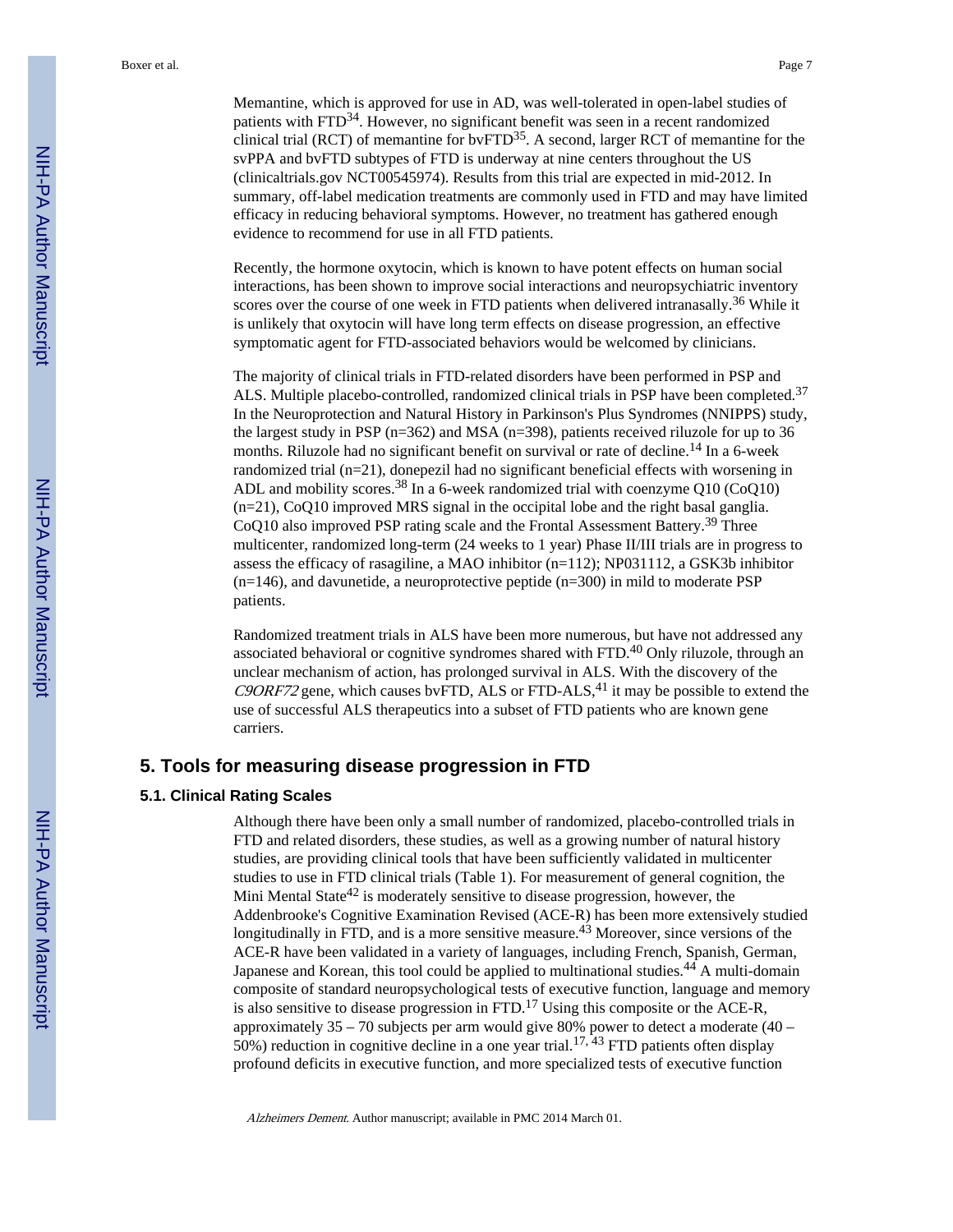have been studied in FTD. These include the Frontal Behavior Inventory,  $34$  the EXAMINER battery ([http://examiner.ucsf.edu/\)](http://examiner.ucsf.edu/)<sup>45</sup> and EXIT25 scale.<sup>34</sup> More work will be necessary to establish whether these batteries are more sensitive to disease progression than multi-domain composites.

Because behavior and daily function are frequently more impaired than cognition in FTD, functional scales, such as the Clinical Dementia Rating (CDR) scale, for which a FTDspecific version has been developed, and clinical global impression of change (CGIC) scales may be more sensitive to disease progression than cognitive tests<sup>17</sup>. Other functional rating scales such as the Disability Assessment in Dementia (DAD) and a composite FTD Rating Scale (FRS) that adds behavioral questions to the DAD, are also sensitive to FTD disease progression.46, 47 In PSP, functional scales such as the Schwab and England ADL scale, most commonly used to study Parkinson's, have been shown to be sensitive to disease progression.<sup>48</sup>

Although FTD patients display prominent neuropsychiatric abnormalities on the neuropsychiatric inventory (NPI),<sup>49</sup> it is important to note that many individuals' NPI scores will improve over time without any treatment, presumably due to increasingly levels of apathy and withdrawal in advanced FTD. This suggests that the NPI may be less sensitive to therapeutic effects on disease progression in FTD clinical trials than functional rating scales.17 However, for symptomatic therapies such as trazodone and oxytocin, the NPI has been shown to be sensitive to change over short periods of time.  $30, 36$ 

Motor impairments are common in FTD and may reflect the emergence of underlying ALS, CBD or PSP pathology. The Unified Parkinson's Disease Rating Scale (UPDRS) has been used longitudinally in FTD, $34$  and specialized rating scales such as the PSP Rating Scale $50$ and the Neuroprotection and Natural History in Parkinson's Plus Syndromes - Parkinson's Plus Scale (NNIPPS-PPS)<sup>48</sup> have been developed to capture change in individuals with PSP.

#### **5.2. Imaging and fluid biomarkers**

FTD is a neuropathologically heterogeneous group of disorders. As discussed in Part 1 of this series, the two predominant neuropathologic subtypes of FTD are frontotemporal lobar degeneration with underlying tau protein pathology (FTLD-tau) and FTLD with underlying Tar DNA binding protein 43 kDa (TDP-43) pathology (FTLD-TDP). Although certain clinical phenotypes are strongly linked to one type of molecular pathology, such as PSP with FTLD-tau and svPPA with FTLD-TDP, the most common FTD clinical phenotype, bvFTD, is approximately split evenly between these two molecular subtypes.

Most FTD biomarker studies to date have focused on developing assays that can differentiate FTD from AD or identify specific molecular subtypes of FTD during life. A number of biomarkers, including CSF beta amyloid and tau which are commonly used in AD trials, are helpful for differentiating FTD cases from AD, because in FTD, levels are indistinguishable from controls.<sup>51</sup> Similarly, amyloid-sensitive PET scans with Pittsburgh Compound B (PIB) may also be useful for distinguishing FTD from AD, since most FTD patients do not show appreciable PIB uptake.<sup>52</sup> New work suggests that other CSF proteins may potentially be useful for differentiating FTD with underlying tau pathology from that with underlying TDP-43 pathology.<sup>53</sup> As noted, serum and CSF progranulin levels are likely to be useful pharmacodynamics biomarkers in clinical trials of progranulin elevating drugs. Genetic tests may also prove useful in identifying subsets of FTD patients with specific types of underlying pathology. For example, the newly identified gene, C9ORF72, accounts for a significant proportion of both familial and sporadic FTD cases, and is associated with FTLD-TDP pathology. Genotyping for C9ORF72 and other FTLD-TDP associated genes such as GRN may also help to define FTD subpopulations for the rapeutic trials.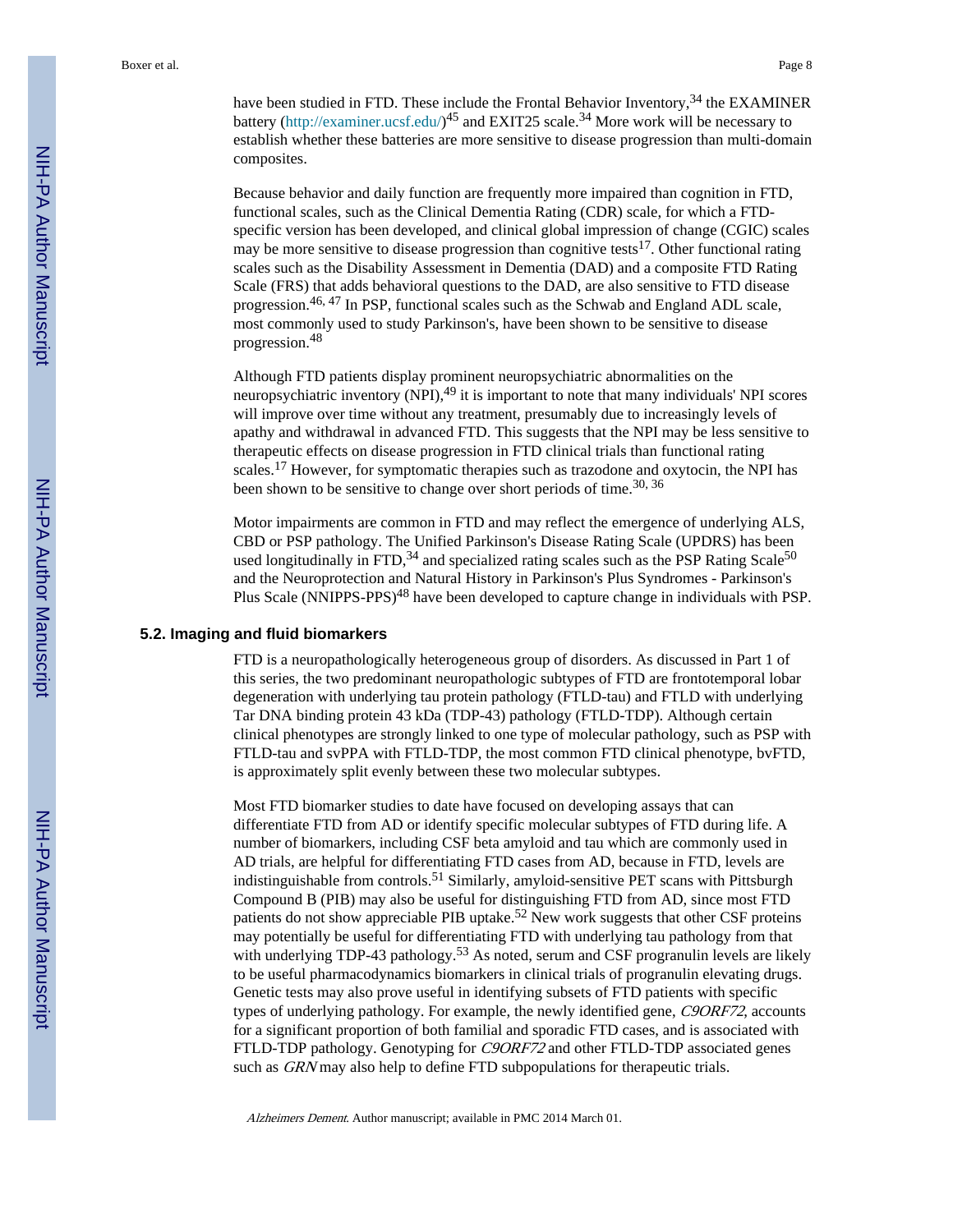Although no fluid biomarkers have yet been identified that are sensitive to disease progression, global and regional atrophy rates that sometimes surpass those in AD have been documented in FTD, and brain atrophy on structural MRI scans will likely be useful for tracking disease progression in clinical trials.<sup>54</sup> Using standard longitudinal volumetric imaging techniques, such as boundary shift integral (BSI) sample size, estimates have been derived for disease modifying clinical trials in FTD that demonstrate the potential utility of volumetric imaging as an outcome measure, with smaller sizes to detect treatment effects than those relying only on clinical measures.<sup>15, 55</sup> Recent work in PSP has demonstrated a similar advantage of structural neuroimaging measures over the standard clinical PSP rating scale.18 The new NIH funded neuroimaging initiatives, Neuroimaging in FTD (NIFD) and the Four Repeat Tauopathy Neuroimaging Initiative (4RTNI), will further develop multicenter MR imaging techniques for use in FTD and related disorders. These projects are designed to generate data that will be directly comparable to the Alzheimer's Disease Neuroimaging Initiative (ADNI), allowing for further between disease comparisons and refinements of analysis methods.

#### **6. Collaborative drug development models from other neurological diseases**

Successful drug development for neurodegenerative disease depends not only on a thorough understanding of disease-related brain mechanisms and the course of illness, but also on development of specific tools (animal models, compound libraries, etc.) not readily available to all researchers. Academia or industry (pharmaceutical or biotech) will not provide tool development of high quality on their own to facilitate drug development, although each has its own strengths and clear areas of expertise. Innovation will be painstakingly slow if left to individual investigators, and it is becoming increasingly apparent that extensive collaborations will be necessary to develop these tools. Examples of such tools include: identification of novel targets, standardized dynamic (vs. static) animal models, biometrically well-designed clinically meaningful endpoints (e.g., rating scales), validated disease progression and target engagement biomarkers (as endpoints and for dose finding), and, finally, rapid access to clinical investigators and patients. A neutral third party that acts as an intermediary between different academic, industry and other organizational groups could greatly facilitate such collaborative efforts.

It is imperative that only the best compounds proceed into clinical trials in order to give patients affected by FTD the best possible chance to preserve their health and quality of life. Given the various points of attack along the pathological cascade, there are many potential therapeutic approaches. However, the FTD community cannot afford the kind of failure rate seen in recent studies of putative disease modifiers in AD.<sup>56</sup> The consequences of those failures, in terms of increased skepticism about the value of developing novel treatments for neurodegenerative disorders, mandates that we try a different approach. Importantly, the relative paucity of FTD patients could potentially leads to a surplus of preclinical models and investigational agents, leading to a potentially pharma-cidal competition for subjects in clinical trials.

Precompetitive collaborative efforts focused on FTD could have a major impact on accelerating drug development. Such collaborative efforts should bring together academic and industry researchers in partnerships that assure each party benefits. One potential collaborative model to optimize the entry of promising compounds into clinical trials is a "clearinghouse model". A clearinghouse organization would have leadership, funding and representation from the various stakeholders critical to the development of novel compounds. These stakeholders would agree to share information about their respective compounds or models in a pre-specified way that respects proprietary information. This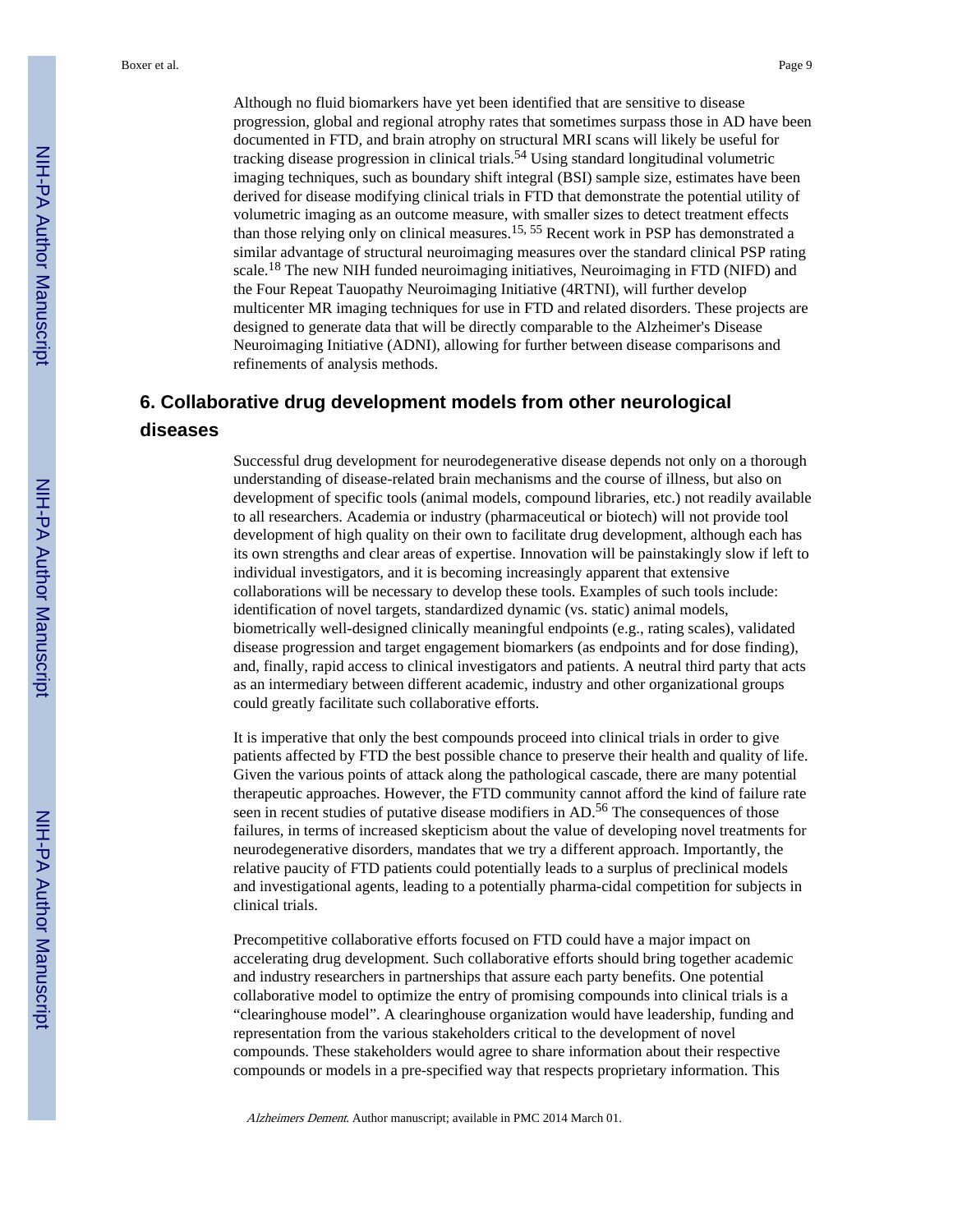Boxer et al. Page 10

organization would develop and maintain intellectual property and contractual criteria in order to allow those with novel compounds to interact with those with preclinical models to determine which model(s) would be most appropriate to test a given compound in a time and cost-efficient way.57 Furthermore by sponsoring clinical data collections and by establishing global longitudinal observation and biomarker studies, large enough standardized clinical data sets could be available to lead to valid conclusions, even among rare disorders. At the same time, supporting global patient registries and clinical investigator networks would speed up clinical development trials as needed. One can envision additional functions that such a clearinghouse could develop, including developing regulatory guidance for preclinical and clinical trials, as well as fostering the development of new clinical and biomarker outcome measures.

One example of a successful clearinghouse is run by the Cure Huntington Disease Initiative (CHDI) Foundation. The CHDI Foundation is a well-funded, not-for-profit virtual Biotech, set up to rapidly develop drug treatments that will delay onset or slow progression of Huntington's disease (HD). Several years ago before establishing the management foundation, alone does not lead to novel treatments; this requires an active role of neutral third party, such the anonymous donors who fund CHDI realized that providing money to academic investigators as the foundation, to get there. CHDI is staffed by basic and clinical scientists recruited from Industry. Among their approaches to speed up drug development are: `collaborative enablement', standardization, and industrial type quality control. CHDI has developed, standardized and distributed research tools, such as dynamic animal models, antibodies, cell assays and out-sourced tool development. CHDI also established bio-sample repositories.

To facilitate discussion among HD researchers, CHDI has developed Research Crossroads, an interactive, web-based tool that presents data from papers, public databases, and CHDI research reports [\(www.hdresearchcrossroads.org\)](http://www.hdresearchcrossroads.org). Moreover, CHDI has its own HD treatment pipeline and assists biotech companies in developing theirs, and publishes PLoS HD Currents for rapid publication, including negative study results. The Foundation believes that sharing information will accelerate their goal of finding treatments for HD, and is committed to making such data exchanges as easy as possible, while striking a balance between the free exchange of information, researchers' interest in publication and the creation of desirable intellectual property.

A more clinically-oriented clearinghouse is run by the Coalition Against Major Diseases (CAMD; <http://www.c-path.org/CAMD.cfm>), which focuses on neurodegenerative diseases such as Alzheimer's and Parkinson's disease. CAMD was formed by the Critical Path Institute in September of 2008, in collaboration with the Engelberg Center for Health Care Reform at the Brookings Institution. The Coalition is based on the value of sharing precompetitive patient-level data from the control arms of legacy clinical trials, and transforming those data into generalizable and shareable knowledge in the form of drug development tools for AD and Parkinson's diseases.<sup>58</sup>

A common dataset of 4,000 patients from pharmaceutical AD trials was opened in 2010. It is the first effort of its kind to share anonymized patient data from trials over time, creating a voluntary industry data standard that will help accelerate new treatment research on brain diseases. The level of detail and scope of this database will enable researchers to more accurately predict the true course of Alzheimer's, Parkinson's and other neurodegenerative diseases, thereby enabling the modeling and design of more efficient clinical trials. CAMD supports biomarker qualification for patient selection and model development for disease progression. These tools are being developed with the hope of gaining acceptance by the EMA and FDA.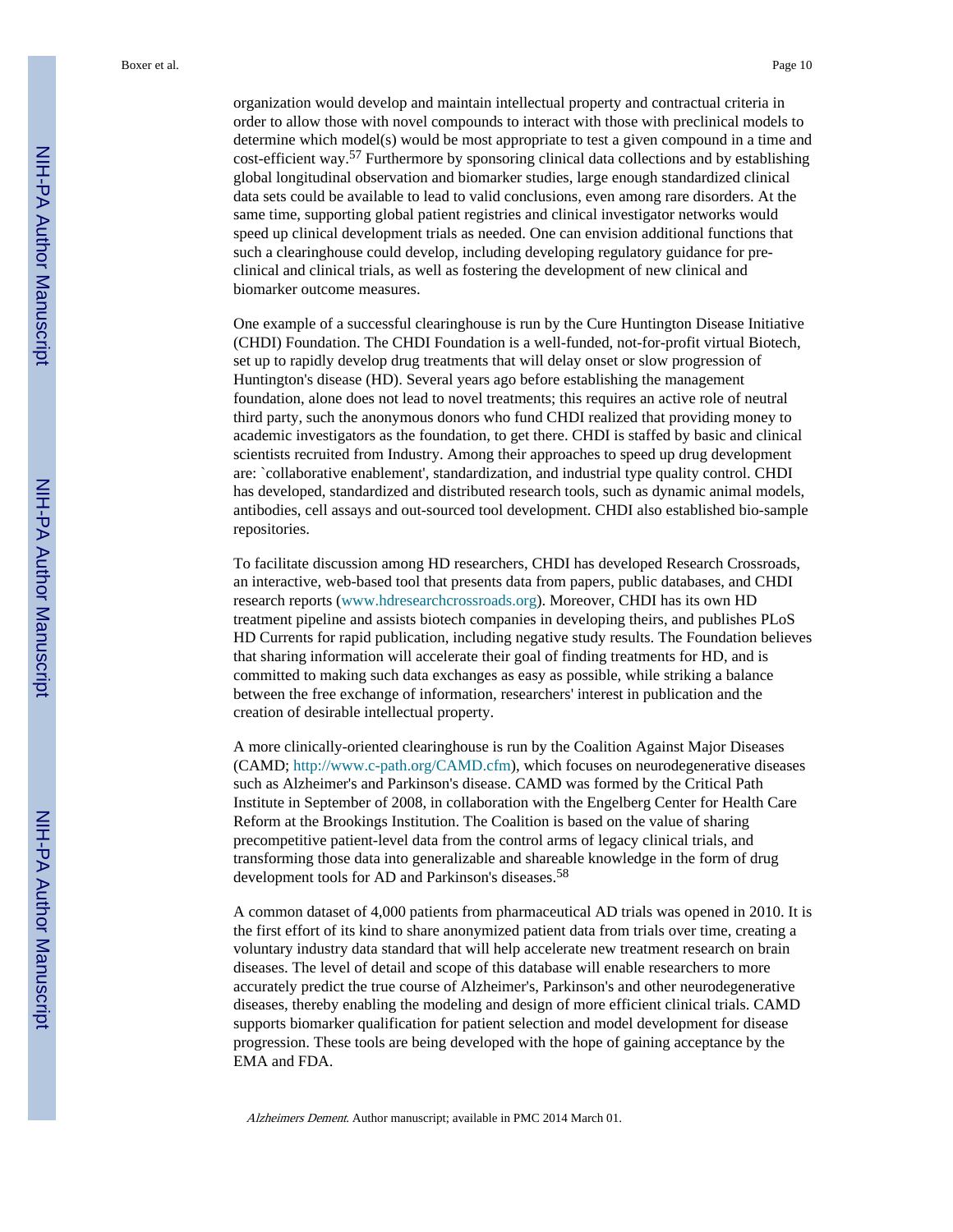The Dominantly Inherited Alzheimer's Network (DIAN) is a NIA-sponsored, international effort to study individuals with autosomal dominantly inherited AD (ADAD)<sup>59</sup> Although less of a clearinghouse than a collaborative research effort focused on understanding and treating inherited forms of AD, DIAN has developed research tools that could readily be adapted to FTD to facilitate clinical trials. The project has recruited both symptomatic and asymptomatic carriers of presenillin and amyloid precursor protein mutations that lead to early onset AD, and is rigorously characterizing the earliest features of disease prior to the onset of symptoms in preparation for clinical trials of amyloid lowering drugs aimed at preventing or slowing the onset of disease. DIAN has recruited industry partners and plans clinical trials of amyloid-lowering therapies funded through a combination of industry, NIH and other funding sources. The currently planned clinical trials may incorporate novel adaptive clinical trial models based on biomarker responses, a strategy modeled after a collaborative effort to accelerate clinical trials for breast cancer called I-SPY (Investigation of Serial Studies to Predict Your Therapeutic Response with Imaging and Molecular Analysis; [www.ispy2.org\)](http://www.ispy2.org).<sup>60</sup> Such adaptive designs have the ability to compare multiple compounds in the same trial using fewer subjects due to the incorporation of Bayesian analysis that allow for alterations in the trial procedures once it is underway. Since it is estimated that autosomal dominant FTD is approximately as common as ADAD, approaches to development of biomarkers and clinical trials from DIAN should be readily applicable to the design of clinical trials for genetic forms of FTD, particularly the most common forms of autosomal dominant FTD, MAPT, GRN and C9ORF72 mutations.

#### **7. Conclusion**

FTD and related disorders are common causes of neurodegeneration for which there are no effective treatments. Knowledge of the molecular causes of FTD has reached sufficient maturity to create a variety of drug targets, animal models and early stage compounds that could be tested in human clinical trials. At the same time, FTD clinical research has achieved key milestones that will allow definitive clinical trials to be carried out, including the development of well-validated clinical criteria, genetic and clinically-defined patient populations with known underlying pathology, and clinical and neuroimaging outcome measures. Although less common than other neurodegenerative diseases such as AD, there are a variety of advantages to developing therapies specifically for FTD that should make this group of disorders attractive to pharmaceutical companies. Development of academicindustry partnerships such as clearinghouses for new therapies, animal models, clinical tools and regulatory policy information could greatly accelerate the identification of successful FTD therapies. Based on similar ventures in other neurodegenerative diseases, a roadmap exists for all aspects of FTD drug development. Over the next decade, organizations such as the FTSG will follow this roadmap to develop effective therapies for FTD and related disorders.

#### **References**

- 1. Hu B, Ross L, Neuhaus J, et al. Off-Label Medication Use in Frontotemporal Dementia. American Journal Alzheimer's Disease and Other Dementias. 2010 In Press.
- 2. Huey ED, Putnam KT, Grafman J. A systematic review of neurotransmitter deficits and treatments in frontotemporal dementia. Neurology. 2006; 66:17–22. [PubMed: 16401839]
- 3. Brunden KR, Trojanowski JQ, Lee VM. Advances in tau-focused drug discovery for Alzheimer's disease and related tauopathies. Nat Rev Drug Discov. 2009; 8:783–793. [PubMed: 19794442]
- 4. Schneider JA, Arvanitakis Z, Bang W, Bennett DA. Mixed brain pathologies account for most dementia cases in community-dwelling older persons. Neurology. 2007; 69:2197–2204. [PubMed: 17568013]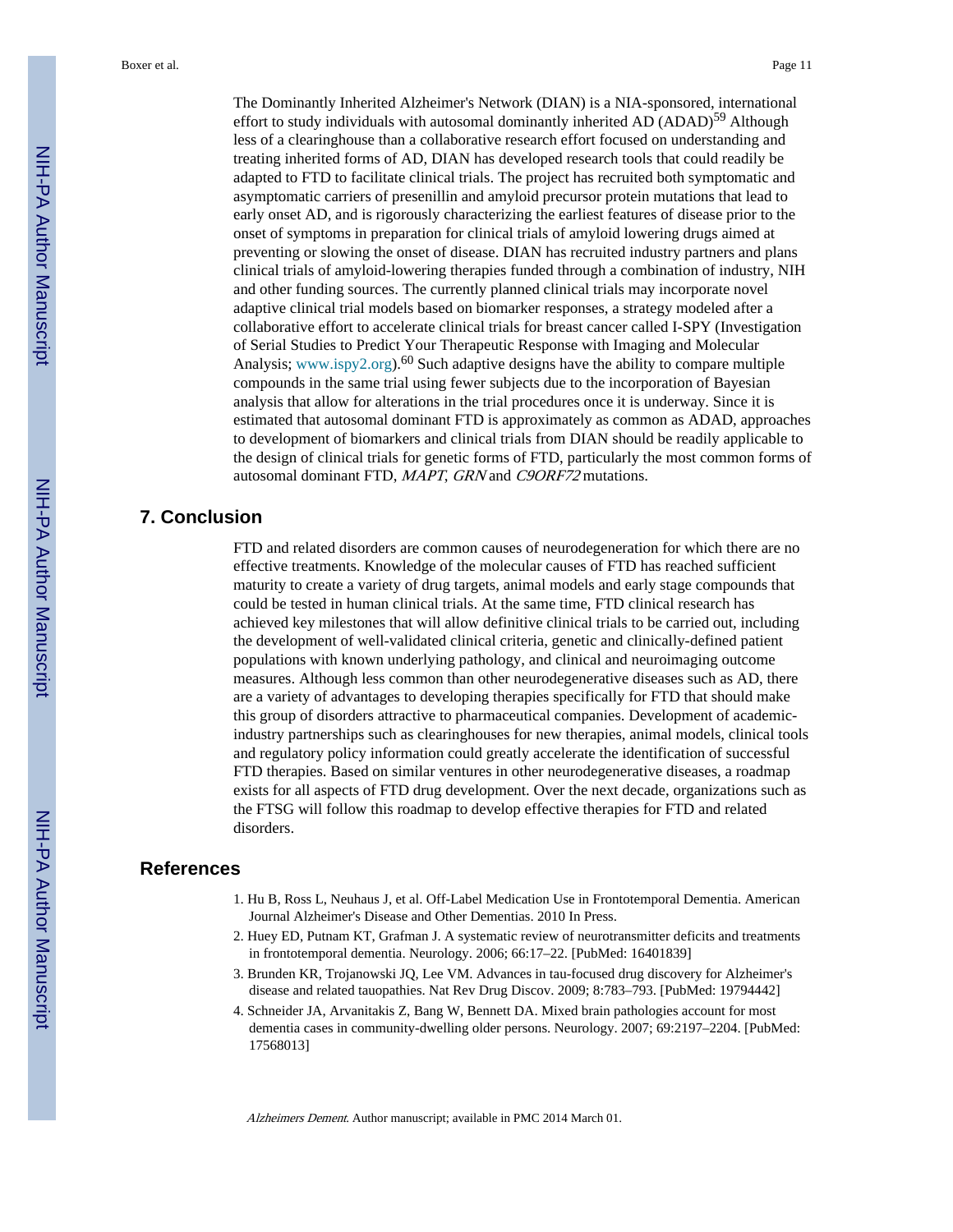- 5. Arai T, Mackenzie IR, Hasegawa M, et al. Phosphorylated TDP-43 in Alzheimer's disease and dementia with Lewy bodies. Acta Neuropathol. 2009; 117:125–136. [PubMed: 19139911]
- 6. Mackenzie IR, Neumann M, Bigio EH, et al. Nomenclature for neuropathologic subtypes of frontotemporal lobar degeneration: consensus recommendations. Acta Neuropathol. 2009; 117:15– 18. [PubMed: 19015862]
- 7. Burke KA, Freeman SN, Imoisili MA, Cote TR. The impact of the Orphan Drug Act on the development and advancement of neurological products for rare diseases: a descriptive review. Clin Pharmacol Ther. 2010; 88:449–453. [PubMed: 20856241]
- 8. Rascovsky K, Hodges JR, Knopman D, et al. Sensitivity of revised diagnostic criteria for the behavioural variant of frontotemporal dementia. Brain : a journal of neurology. 2011
- 9. Gorno-Tempini ML, Hillis AE, Weintraub S, et al. Classification of primary progressive aphasia and its variants. Neurology. 2011; 76:1006–1014. [PubMed: 21325651]
- 10. Litvan I, Agid Y, Calne D, et al. Clinical research criteria for the diagnosis of progressive supranuclear palsy (Steele-Richardson-Olszewski syndrome): report of the NINDS-SPSP international workshop. Neurology. 1996; 47:1–9. [PubMed: 8710059]
- 11. Schneider LS, Insel PS, Weiner MW. Treatment with cholinesterase inhibitors and memantine of patients in the Alzheimer's Disease Neuroimaging Initiative. Archives of neurology. 2011; 68:58– 66. [PubMed: 21220675]
- 12. Rascovsky K, Salmon DP, Lipton AM, et al. Rate of progression differes in frontotemporal dementia and Alzheimer disease. Neurology. 2005; 65:397–403. [PubMed: 16087904]
- 13. Roberson ED, Hesse JH, Rose KD, et al. Frontotemporal dementia progresses to death faster than Alzheimer disease. Neurology. 2005; 65:719–725. [PubMed: 16157905]
- 14. Bensimon G, Ludolph A, Agid Y, Vidailhet M, Payan C, Leigh PN. Riluzole treatment, survival and diagnostic criteria in Parkinson plus disorders: the NNIPPS study. Brain. 2009; 132:156–171. [PubMed: 19029129]
- 15. Knopman DS, Jack CR Jr. Kramer JH, et al. Brain and ventricular volumetric changes in frontotemporal lobar degeneration over 1 year. Neurology. 2009; 72:1843–1849. [PubMed: 19470967]
- 16. Whitwell JL, Jack CR Jr. Parisi JE, et al. Rates of cerebral atrophy differ in different degenerative pathologies. Brain. 2007; 130:1148–1158. [PubMed: 17347250]
- 17. Knopman DS, Kramer JH, Boeve BF, et al. Development of methodology for conducting clinical trials in frontotemporal lobar degeneration. Brain. 2008; 131:2957–2968. [PubMed: 18829698]
- 18. Whitwell JL, Xu J, Mandrekar JN, Gunter JL, Jack CR Jr. Josephs KA. Rates of brain atrophy and clinical decline over 6 and 12-month intervals in PSP: Determining sample size for treatment trials. Parkinsonism & related disorders. 2011
- 19. van Swieten JC, Heutink P. Mutations in progranulin (GRN) within the spectrum of clinical and pathological phenotypes of frontotemporal dementia. Lancet Neurol. 2008; 7:965–974. [PubMed: 18771956]
- 20. Tang W, Lu Y, Tian QY, et al. The growth factor progranulin binds to TNF receptors and is therapeutic against inflammatory arthritis in mice. Science. 2011; 332:478–484. [PubMed: 21393509]
- 21. Finch N, Baker M, Crook R, et al. Plasma progranulin levels predict progranulin mutation status in frontotemporal dementia patients and asymptomatic family members. Brain. 2009; 132:583–591. [PubMed: 19158106]
- 22. Capell A, Liebscher S, Fellerer K, et al. Rescue of progranulin deficiency associated with frontotemporal lobar degeneration by alkalizing reagents and inhibition of vacuolar ATPase. J Neurosci. 2011; 31:1885–1894. [PubMed: 21289198]
- 23. Cenik B, Sephton CF, Dewey CM, et al. Suberoylanilide hydroxamic acid (vorinostat) up-regulates progranulin transcription: rational therapeutic approach to frontotemporal dementia. J Biol Chem. 2011; 286:16101–16108. [PubMed: 21454553]
- 24. Ratnavalli E, Brayne C, Dawson K, Hodges JR. The prevalence of frontotemporal dementia. Neurology. 2002; 58:1615–1621. [PubMed: 12058088]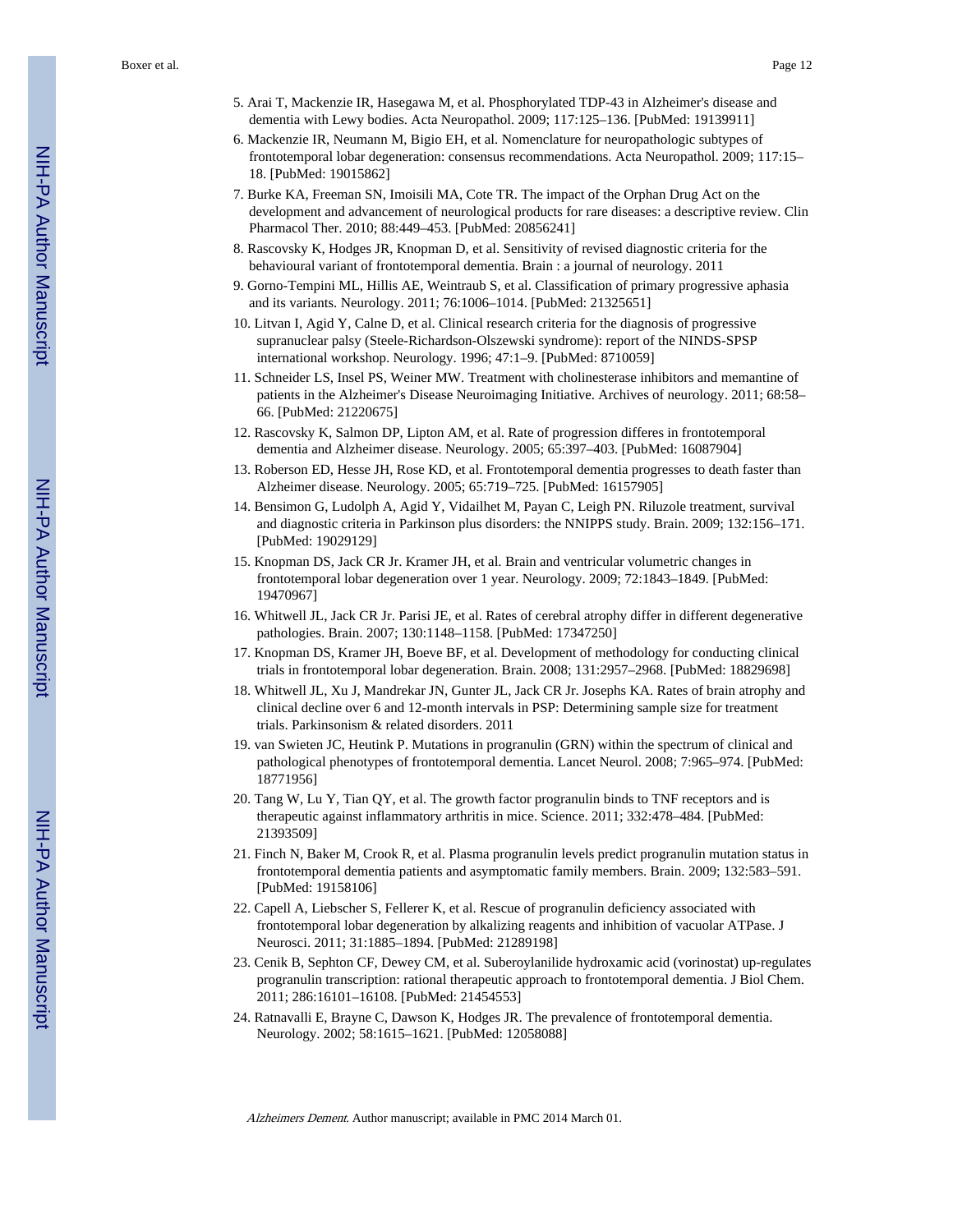- 25. Garre-Olmo J, Genis Batlle D, del Mar Fernandez M, et al. Incidence and subtypes of early-onset dementia in a geographically defined general population. Neurology. 2010; 75:1249–1255. [PubMed: 20810999]
- 26. Knopman DS, Petersen RC, Edland SD, Cha RH, Rocca WA. The incidence of frontotemporal lobar degeneration in Rochester, Minnesota, 1990 through 1994. Neurology. 2004; 62:506–508. [PubMed: 14872045]
- 27. Mercy L, Hodges JR, Dawson K, Barker RA, Brayne C. Incidence of early-onset dementias in Cambridgeshire, United Kingdom. Neurology. 2008; 71:1496–1499. [PubMed: 18981371]
- 28. Golbe LI, Davis PH, Schoenberg BS, Duvoisin RC. Prevalence and natural history of progressive supranuclear palsy. Neurology. 1988; 38:1031–1034. [PubMed: 3386818]
- 29. Nath U, Ben-Shlomo Y, Thomson RG, et al. The prevalence of progressive supranuclear palsy (Steele-Richardson-Olszewski syndrome) in the UK. Brain. 2001; 124:1438–1449. [PubMed: 11408338]
- 30. Lebert F, Stekke W, Hasenbroekx C, Pasquier F. Frontotemporal dementia: a randomised, controlled trial with trazodone. Dement Geriatr Cogn Disord. 2004; 17:355–359. [PubMed: 15178953]
- 31. Moretti R, Torre P, Antonello RM, Cazzato G, Bava A. Frontotemporal dementia: paroxetine as a possible treatment of behavior symptoms. A randomized, controlled, open 14-month study. Eur Neurol. 2003; 49:13–19. [PubMed: 12464713]
- 32. Deakin JB, Rahman S, Nestor PJ, Hodges JR, Sahakian BJ. Paroxetine does not improve symptoms and impairs cognition in frontotemporal dementia: a double-blind randomized controlled trial. Psychopharmacology (Berl). 2004; 172:400–408. [PubMed: 14666399]
- 33. Kertesz A, Morlog D, Light M, et al. Galantamine in frontotemporal dementia and primary progressive aphasia. Dement Geriatr Cogn Disord. 2008; 25:178–185. [PubMed: 18196898]
- 34. Boxer AL, Lipton AM, Womack K, et al. An Open Label Study of Memantine in Three Subtypes of Frontotemporal Lobar Degeneration. Alzheimer Dis Assoc Disord. 2009; 23:211–217. [PubMed: 19812461]
- 35. Vercelletto M, Boutoleau-Bretonniere C, Volteau C, et al. Memantine in behavioral variant frontotemporal dementia: negative results. Journal of Alzheimer's disease : JAD. 2011; 23:749– 759.
- 36. Jesso S, Morlog D, Ross S, et al. The effects of oxytocin on social cognition and behaviour in frontotemporal dementia. Brain. 2011; 134:2493–2501. [PubMed: 21859765]
- 37. Stamelou M, de Silva R, Arias-Carrion O, et al. Rational therapeutic approaches to progressive supranuclear palsy. Brain. 2010; 133:1578–1590. [PubMed: 20472654]
- 38. Litvan I, Phipps M, Pharr VL, Hallett M, Grafman J, Salazar A. Randomized placebo-controlled trial of donepezil in patients with progressive supranuclear palsy. Neurology. 2001; 57:467–473. [PubMed: 11502915]
- 39. Stamelou M, Reuss A, Pilatus U, et al. Short-term effects of coenzyme Q10 in progressive supranuclear palsy: a randomized, placebo-controlled trial. Mov Disord. 2008; 23:942–949. [PubMed: 18464278]
- 40. Zinman L, Cudkowicz M. Emerging targets and treatments in amyotrophic lateral sclerosis. Lancet Neurol. 2011; 10:481–490. [PubMed: 21511200]
- 41. Dejesus-Hernandez M, Mackenzie IR, Boeve BF, et al. Expanded GGGGCC Hexanucleotide Repeat in Noncoding Region of C9ORF72 Causes Chromosome 9p-Linked FTD and ALS. Neuron. 2011
- 42. Folstein MF, Folstein SE, McHugh PR. "Mini-mental state";. A practical method for grading the cognitive state of patients for the clinician. J Psychiatr Res. 1975; 12:189–198. [PubMed: 1202204]
- 43. Kipps CM, Nestor PJ, Dawson CE, Mitchell J, Hodges JR. Measuring progression in frontotemporal dementia: implications for therapeutic interventions. Neurology. 2008; 70:2046– 2052. [PubMed: 18505978]
- 44. Crawford S, Whitnall L, Robertson J, Evans JJ. A systematic review of the accuracy and clinical utility of the Addenbrooke's Cognitive Examination and the Addenbrooke's Cognitive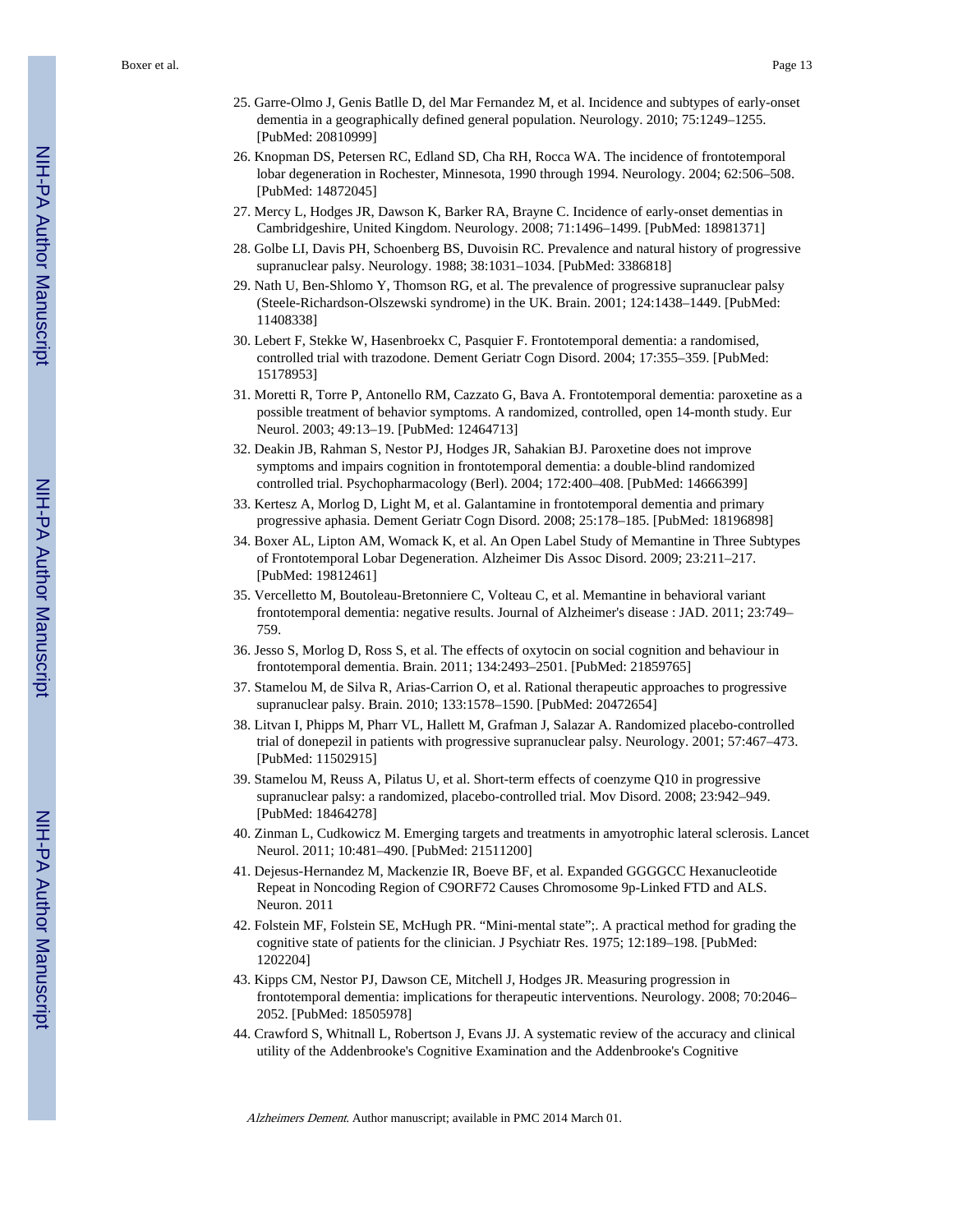Examination-Revised in the diagnosis of dementia. International journal of geriatric psychiatry. 2011

- 45. Hellmuth J, Mirsky J, Heuer HW, et al. Multi-center validation of a bedside anti-saccade task as a measure of executive function. Neurology. 2012 In press.
- 46. Mioshi E, Kipps CM, Hodges JR. Activities of daily living in behavioral variant frontotemporal dementia: differences in caregiver and performance-based assessments. Alzheimer disease and associated disorders. 2009; 23:70–76. [PubMed: 19266701]
- 47. Mioshi E, Hsieh S, Savage S, Hornberger M, Hodges JR. Clinical staging and disease progression in frontotemporal dementia. Neurology. 2010; 74:1591–1597. [PubMed: 20479357]
- 48. Payan CA, Viallet F, Landwehrmeyer BG, et al. Disease severity and progression in progressive supranuclear palsy and multiple system atrophy: validation of the NNIPPS--Parkinson Plus Scale. PLoS ONE. 2011; 6:e22293. [PubMed: 21829612]
- 49. Chow TW, Binns MA, Cummings JL, et al. Apathy symptom profile and behavioral associations in frontotemporal dementia vs dementia of Alzheimer type. Arch Neurol. 2009; 66:888–893. [PubMed: 19597092]
- 50. Golbe LI, Ohman-Strickland PA. A clinical rating scale for progressive supranuclear palsy. Brain. 2007; 130:1552–1565. [PubMed: 17405767]
- 51. Grossman M, Farmer J, Leight S, et al. Cerebrospinal fluid profile in frontotemporal dementia and Alzheimer's disease. Ann Neurol. 2005; 57:721–729. [PubMed: 15852395]
- 52. Rabinovici GD, Rosen HJ, Alkalay A, et al. Amyloid vs FDG-PET in the differential diagnosis of AD and FTLD. Neurology. 2011; 77:2034–2042. [PubMed: 22131541]
- 53. Hu WT, Chen-Plotkin A, Grossman M, et al. Novel CSF biomarkers for frontotemporal lobar degenerations. Neurology. 2010; 75:2079–2086. [PubMed: 21048198]
- 54. Whitwell JL, Weigand SD, Gunter JL, et al. Trajectories of brain and hippocampal atrophy in FTD with mutations in MAPT or GRN. Neurology. 2011; 77:393–398. [PubMed: 21753165]
- 55. Gordon E, Rohrer JD, Kim LG, et al. Measuring disease progression in frontotemporal lobar degeneration: a clinical and MRI study. Neurology. 2010; 74:666–673. [PubMed: 20177120]
- 56. Montine TJ, Larson EB. Late-life dementias: does this unyielding global challenge require a broader view? Jama. 2009; 302:2593–2594. [PubMed: 20009062]
- 57. Rai A, Reichmann JH, Uhlih PF, Crossman CR. Pathways Across the Valley of Death: Novel Intellectual Property Strategies for Accelerated Drug Discovery. Yale Journal of Health Policy, Law, and Ethics. 2008; 8:53–89.
- 58. Romero K, de Mars M, Frank D, et al. The Coalition Against Major Diseases: developing tools for an integrated drug development process for Alzheimer's and Parkinson's diseases. Clin Pharmacol Ther. 2009; 86:365–367. [PubMed: 19763117]
- 59. Bateman RJ, Aisen PS, De Strooper B, et al. Autosomal-dominant Alzheimer's disease: a review and proposal for the prevention of Alzheimer's disease. Alzheimers Res Ther. 2011; 3:1. [PubMed: 21211070]
- 60. Esserman LJ, Woodcock J. Accelerating identification and regulatory approval of investigational cancer drugs. JAMA : the journal of the American Medical Association. 2011; 306:2608–2609. [PubMed: 22187281]

#### **References**

- 1. Kipps CM, Nestor PJ, Dawson CE, Mitchell J, Hodges JR. Measuring progression in frontotemporal dementia: implications for therapeutic interventions. Neurology. May 27; 2008 70(22):2046–2052. [PubMed: 18505978]
- 2. Mathuranath PS, Nestor PJ, Berrios GE, Rakowicz W, Hodges JR. A brief cognitive test battery to differentiate Alzheimer's disease and frontotemporal dementia. Neurology. 2000; 55(11):1613– 1620. [PubMed: 11113213]
- 3. Mathew R, Bak TH, Hodges JR. Screening for cognitive dysfunction in corticobasal syndrome: utility of Addenbrooke's cognitive examination. Dementia and geriatric cognitive disorders. 2011; 31(4):254–258. [PubMed: 21474935]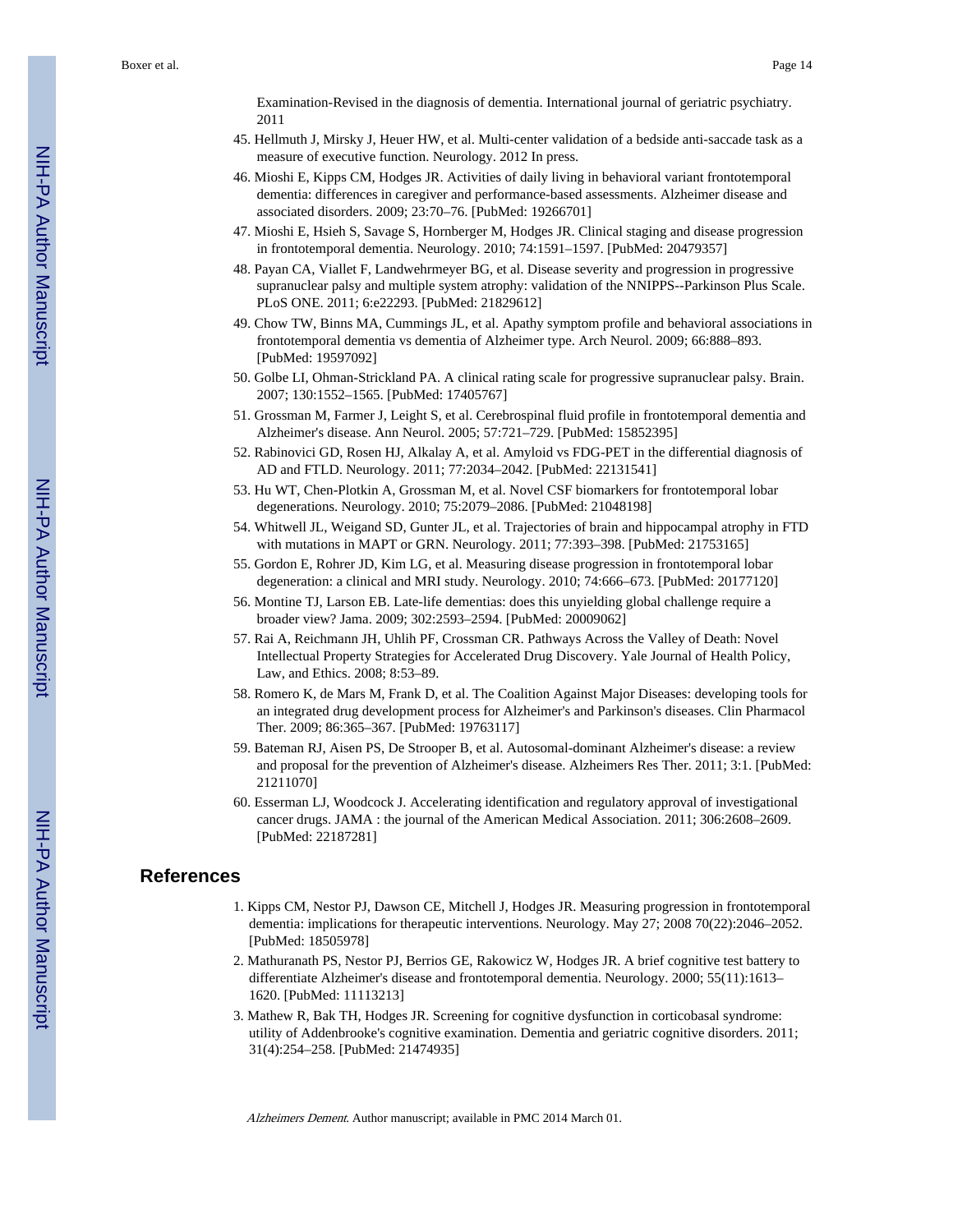- 4. Mioshi E, Dawson K, Mitchell J, Arnold R, Hodges JR. The Addenbrooke's Cognitive Examination Revised (ACE-R): a brief cognitive test battery for dementia screening. International journal of geriatric psychiatry. Nov; 2006 21(11):1078–1085. [PubMed: 16977673]
- 5. Knopman DS, Kramer JH, Boeve BF, et al. Development of methodology for conducting clinical trials in frontotemporal lobar degeneration. Brain. Nov; 2008 131(Pt 11):2957–2968. [PubMed: 18829698]
- 6. Boxer AL, Lipton AM, Womack K, et al. An Open Label Study of Memantine in Three Subtypes of Frontotemporal Lobar Degeneration. Alzheimer Dis Assoc Disord. 2009; 23(3):211–217. [PubMed: 19812461]
- 7. Hellmuth J, Mirsky J, Heuer HW, et al. Multi-center validation of a bedside anti-saccade task as a measure of executive function. Neurology. 2012 In press.
- 8. Malloy P, Tremont G, Grace J, Frakey L. The Frontal Systems Behavior Scale discriminates frontotemporal dementia from Alzheimer's disease. Alzheimer's & dementia : the journal of the Alzheimer's Association. Jul; 2007 3(3):200–203.
- 9. Kertesz A, Davidson W, Fox H. Frontal Behavioral Inventory: Diagnostic Criteria for Frontal Lobe Dementia. Can J Neurol Sci. 1997; 24:29–36. [PubMed: 9043744]
- 10. Vercelletto M, Boutoleau-Bretonniere C, Volteau C, et al. Memantine in behavioral variant frontotemporal dementia: negative results. Journal of Alzheimer's disease : JAD. 2011; 23(4):749– 759.
- 11. Mioshi E, Kipps CM, Dawson K, Mitchell J, Graham A, Hodges JR. Activities of daily living in frontotemporal dementia and Alzheimer disease. Neurology. Jun 12; 2007 68(24):2077–2084. [PubMed: 17562828]
- 12. Mioshi E, Kipps CM, Hodges JR. Activities of daily living in behavioral variant frontotemporal dementia: differences in caregiver and performance-based assessments. Alzheimer disease and associated disorders. Jan-Mar;2009 23(1):70–76. [PubMed: 19266701]
- 13. Kertesz A, Morlog D, Light M, et al. Galantamine in frontotemporal dementia and primary progressive aphasia. Dement Geriatr Cogn Disord. 2008; 25(2):178–185. [PubMed: 18196898]
- 14. Mioshi E, Hsieh S, Savage S, Hornberger M, Hodges JR. Clinical staging and disease progression in frontotemporal dementia. Neurology. May 18; 2010 74(20):1591–1597. [PubMed: 20479357]
- 15. Wedderburn C, Wear H, Brown J, et al. The utility of the Cambridge Behavioural Inventory in neurodegenerative disease. Journal Of Neurology, Neurosurgery, And Psychiatry. May; 2008 79(5):500–503.